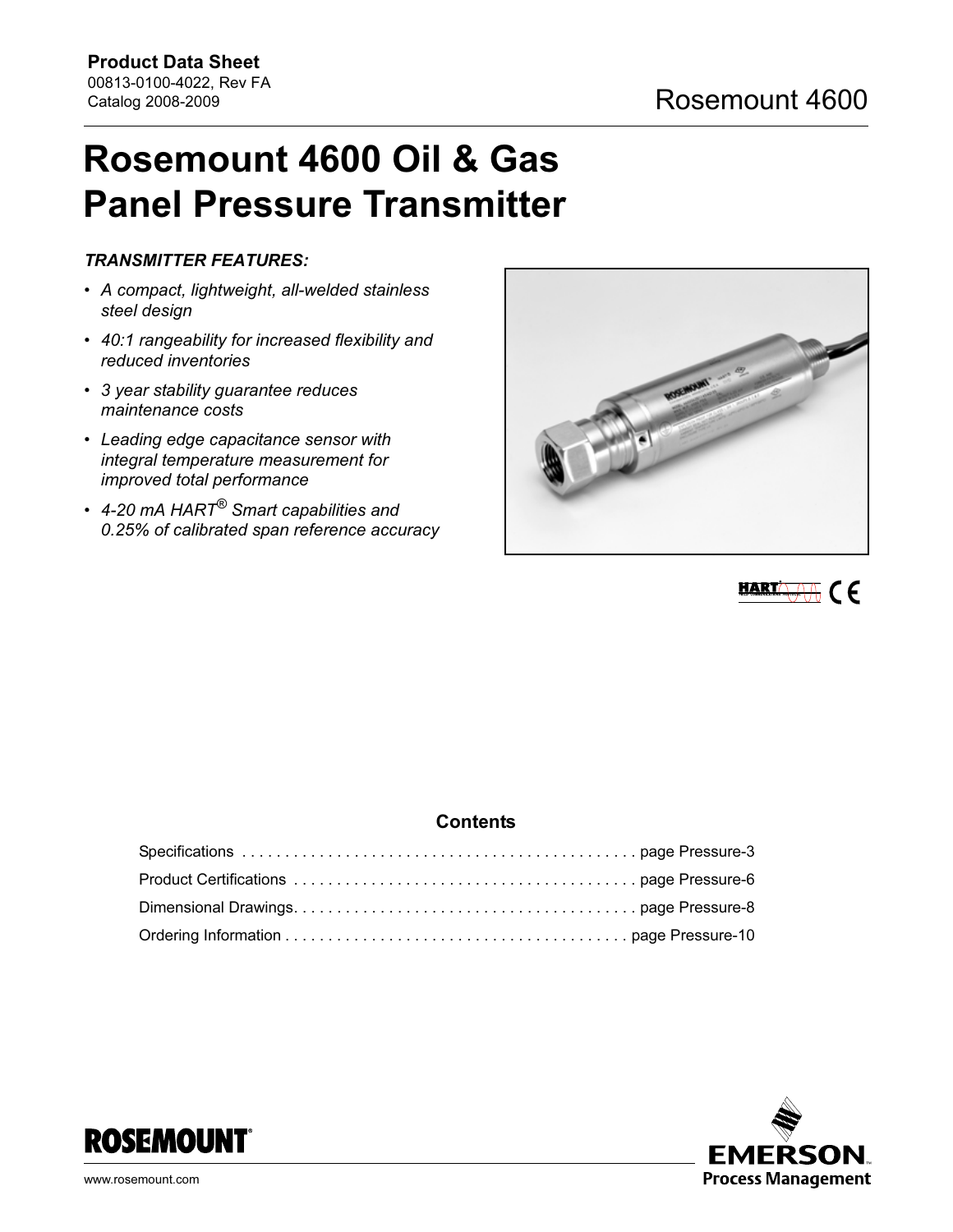# Legendary Rosemount Performance, Customized For Your Panel Applications

The Rosemount 4600 Oil & Gas Panel Transmitter is a compact, reliable transmitter designed to meet your panel-mount monitoring needs. The Rosemount 4600 continues the Rosemount tradition of delivering superior performance, industry leading reliability, and exceptional value.

# A compact, lightweight, all-welded stainless steel design

You asked for it and we've delivered — the stability, performance and reliability of Rosemount are now available in a compact transmitter for your space and weight constrained panel applications. The entire transmitter weighs less than 1.5 pounds (0,6 kg) and the all-welded, hermetic enclosure maximizes reliability by minimizing environmental effects, such as salt spray and humidity, on the electronics and sensor.

# 40:1 rangeability for increased flexibility and reduced inventories

Rosemount understands that Oil & Gas Well Pressures are sometimes unpredictable, and that's why we've incorporated 40:1 rangeability into the Rosemount 4600 Oil & Gas Panel Transmitter. Not only does 40:1 rangeability allow you incredible flexibility, it also lowers your transmitter inventories by allowing you to measure pressure ranges from 20 psi to 20,000 psi with only 4 transmitter ranges.

# Leading edge capacitance sensor with integral temperature measurement for improved total performance

Integral temperature measurement means the Rosemount 4600 provides superior temperature compensation and therefore, a more precise pressure measurement over the entire operating temperature range.

# 3-year stability guarantee reduces maintenance costs



Most competitive devices can drift out of specification after just a few months and require recalibration, which consumes both your time and money. The Rosemount 4600 carries a 3-year "Set and Forget" stability guarantee to reduce the frequency of calibration and lower maintenance costs.

# 4-20 mA HART Smart capabilities and 0.25% of calibrated span reference accuracy

The HART protocol enables quick and easy reranging, calibration and troubleshooting for nearly effortless field adjustments. As always, reference accuracy is specified as a percent of calibrated span, not as a percent of full scale, so you're guaranteed 0.25% reference accuracy whether you're measuring 20,000 psi or 20 psi.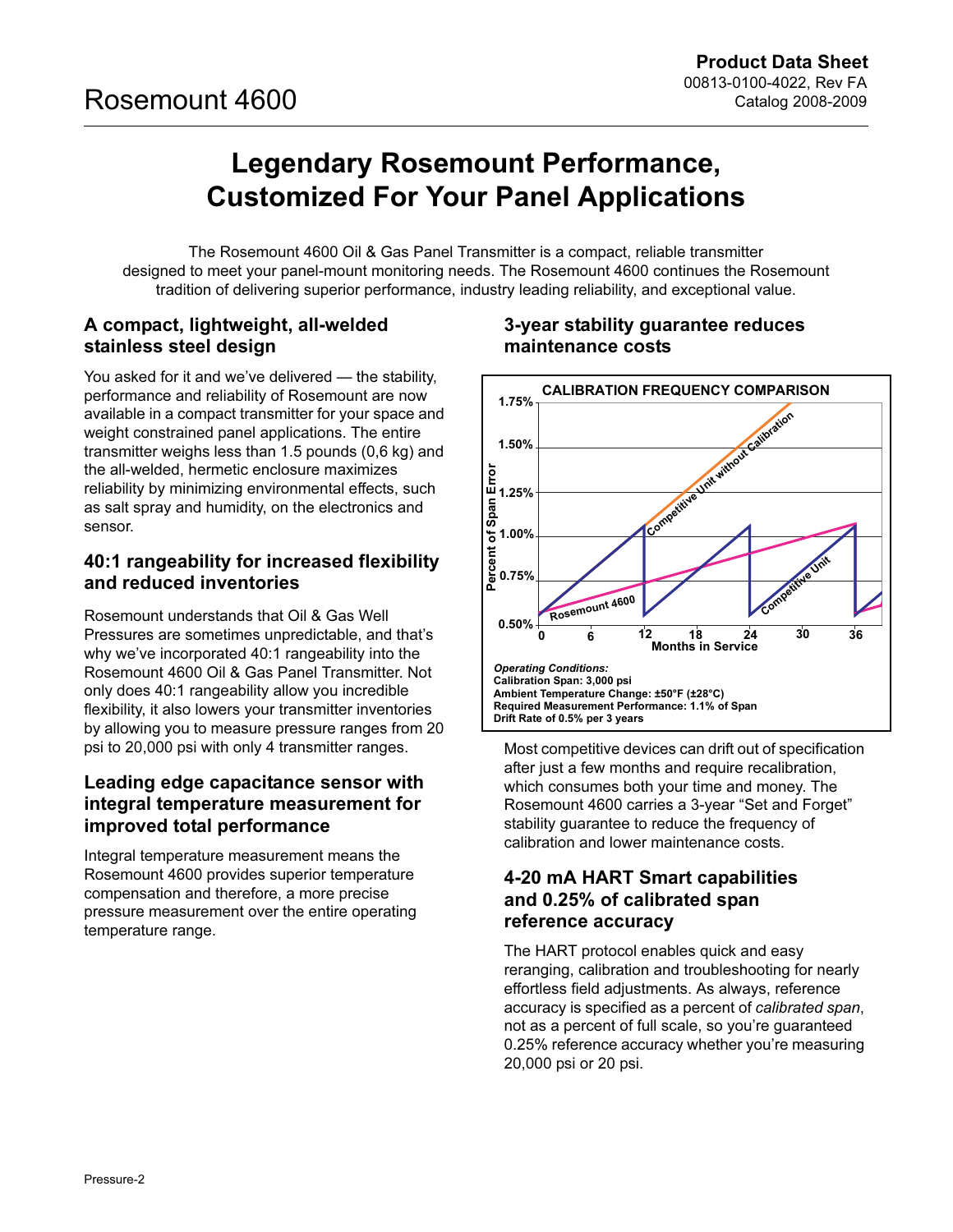# Specifications

# <span id="page-2-0"></span>PERFORMANCE SPECIFICATIONS

For zero-based spans, reference conditions, silicone oil fill, SST materials, <sup>1</sup>/2 in.- 14 NPT process connections, digital trim values set to equal range points. Does not include any error due to the effects of sealed gauge.

## Conformance to specification (±3 Sigma)

Technology leadership, advanced manufacturing techniques and statistical process control ensure specification conformance to at least ±3 sigma.

## Reference Accuracy

Includes the effects of terminal based linearity, hysteresis, and repeatability.

Range 2: ±0.25% of calibrated span from 1:1 to 7.5:1 rangedown Range 4: ±0.25% of calibrated span from 1:1 to 40:1 rangedown Range 5: ±0.25% of calibrated span from 1:1 to 30:1 rangedown Range 6: ±0.25% of calibrated span from 1:1 to 30:1 rangedown

## Long Term Stability

0.5% of span for 3 years under normal operating conditions

## Vibration Effect

Less than ±0.1% of URL when tested per the requirements of IEC 60770.84 pipeline (general and extreme vibration level) (10-60 Hz 0.21mm peak to peak displacement/60-2000 Hz 3g).

## Electromagnetic Compatibility (EMC)

Meets all relevant requirements of EN 61326

## Transient Protection (Option T1)

Meets IEEE C62.41, Category B 6 kV crest (0.5 µs - 100 kHz) 3 kA crest (8 × 20 microseconds) 6 kV crest (1.2 × 50 microseconds) Meets IEEE C37.90.1, Surge Withstand Capability SWC 2.5 kV crest, 1.25 MHz wave form General Specifications: Response Time: < 1 nanosecond Peak Surge Current: 5000 amps to housing Peak Transient Voltage: 100 V dc Loop Impedance: < 25 ohms Applicable Standards: IEC61000-4-4, IEC61000-4-5

### NOTE:

Calibrations at 68 °F (20 °C) per ASME Z210.1 (ANSI)

## Range and Sensor Limits

| Rosemount 4600 Oil & Gas Panel Transmitter Range Limits |         |       |              |         |         |        |         |         |
|---------------------------------------------------------|---------|-------|--------------|---------|---------|--------|---------|---------|
|                                                         | Range 2 |       | Range 4 Span |         | Range 5 |        | Range 6 |         |
| Units                                                   | min.    | max.  | min.         | max.    | min.    | max.   | min.    | max.    |
| psi                                                     | 20      | 150   | 125          | 5.000   | 330     | 10.000 | 660     | 20.000  |
| <b>MPa</b>                                              | 0.14    | 1.03  | 125          | 34.47   | 2.28    | 68.95  | 4.55    | 137.90  |
| bar                                                     | 1.38    | 10.34 | 125          | 344.74  | 22.75   | 689.48 | 45.51   | 1378.95 |
| kg/cm <sup>2</sup>                                      | 1.41    | 10.55 | 125          | 351.535 | 23.20   | 703.07 | 46.40   | 1406.14 |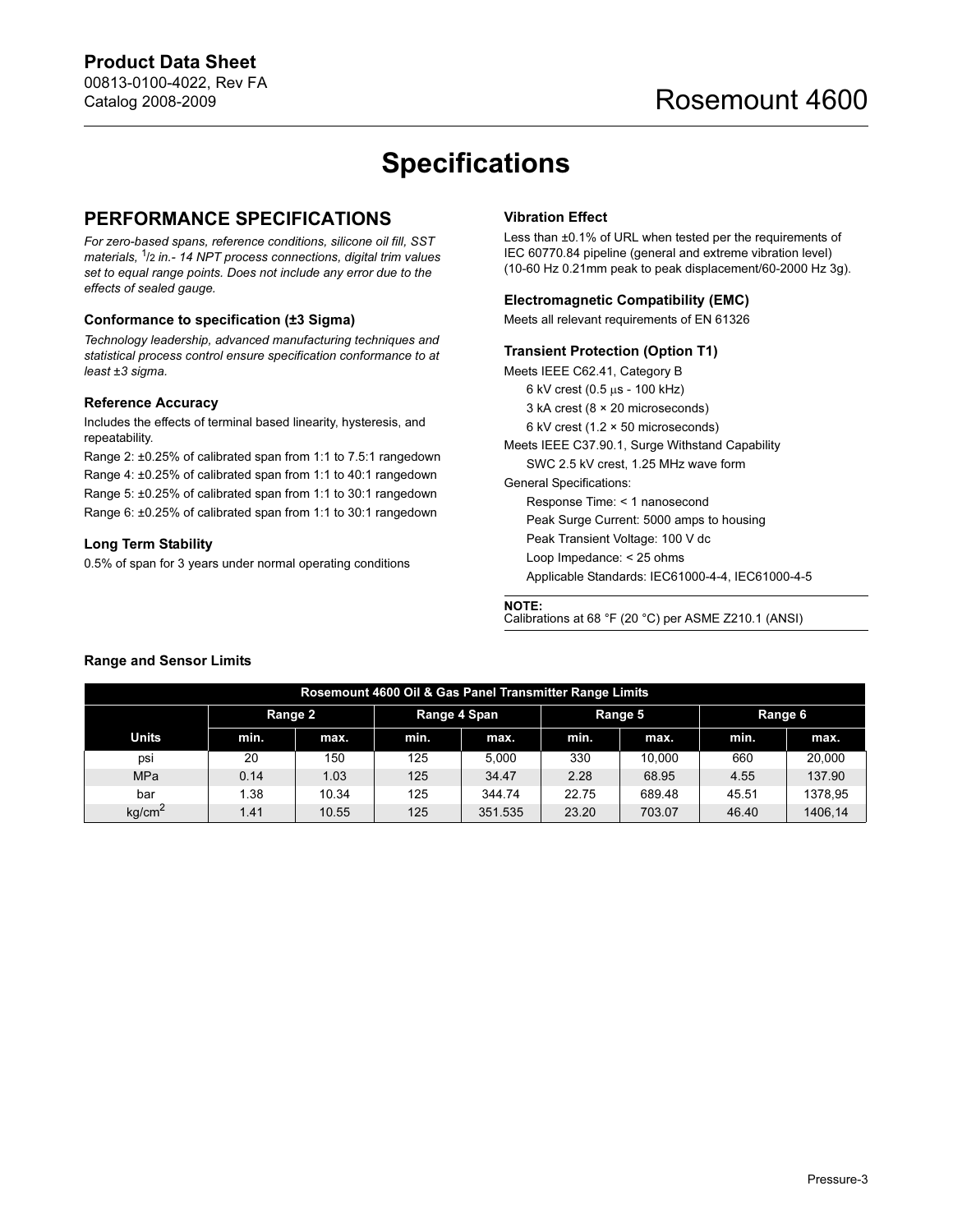# FUNCTIONAL SPECIFICATIONS

#### Dynamic Performance

500 Milliseconds (response time + dead time)

## Ambient Temperature Effect per 100°F (56°C)

±0.03% URL + 1.0% span from 1:1 to maximum rangedown

#### Service

Liquid, gas, and vapor applications

#### 4–20 mA (output code A)

#### Zero and Span Adjustment

Zero and span values can be set anywhere within the range. Span must be greater than or equal to the minimum span.

#### **Output**

Digital process variable superimposed on 4–20 mA signal, available to any host that conforms to the HART protocol.

#### Power Supply

External power supply required. Standard transmitter (4–20 mA) operates on 11.25 to 42.4 V dc with no load.

#### Load Limitations

Maximum loop resistance is determined by the voltage level of the external power supply, as described by:

#### Max. Loop Resistance = 43.5 (Power Supply Voltage – 11.25)



Communication requires a minimum loop resistance of 250 ohms.

#### Overpressure Limits

#### Transmitters withstand the following pressure without damage:

Range 2: 1,500 psi (103,4 bar) Range 4: 7,500 psi (517,1 bar) Range 5: 15,000 psi (1034 bar) Range 6: 24,000 psi (1655 bar)

#### Burst Pressure Limits

Range 2: 11,000 psi (758,4 bar) Range 4: 11,000 psi (758,4 bar) Range 5: 26,000 psi (1793 bar) Range 6: 31,000 psi (2137 bar)

#### Temperature Limits

#### Ambient

 $-40$  to 185 °F ( $-40$  to 85 °C)

#### Storage

–50 to 230 °F (–46 to 110 °C)

## Process Temperature Limits

–40 to 200 °F (–40 to 93°C)

# Turn-On Time

Performance within specifications less than 2.5 seconds after power is applied to the transmitter

#### Damping

Analog output response to a step input change is user-selectable from 0.3 to 60 seconds for one time constant. This software damping is in addition to sensor module response time.

## Failure Mode Alarm

#### HART 4-20mA (output code A)

If self-diagnostics detect a gross transmitter failure, the analog signal will be driven offscale to alert the user. Rosemount standard and custom alarm levels are available. High or low alarm signal is software-selectable.

#### Alarm Configuration

#### Rosemount

High Alarm: ≥ 21.75 mA Low Alarm:  $\leq 3.75$  mA

#### Custom Level (1)

High Alarm: 20.2 - 23.0 mA Low Alarm: 3.6 - 3.8 mA

<sup>(1)</sup> Low alarm must be 0.1 mA less than low saturation and high alarm must be 0.1 mA greater than high saturation.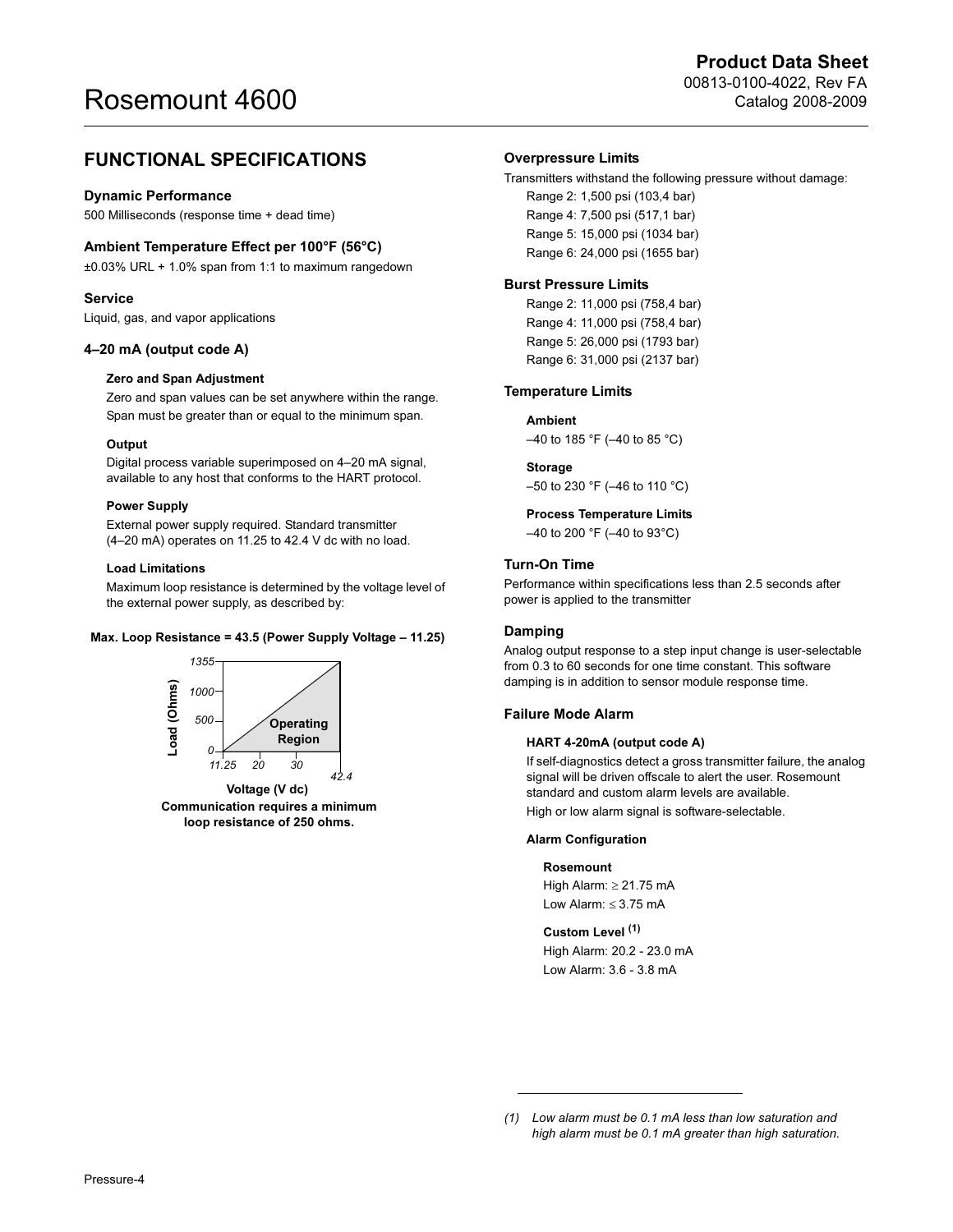# PHYSICAL SPECIFICATIONS

## Electrical Connections

<sup>1</sup>/2-14 NPT Male, 72in. flying leads (polyvinyl chloride insulated #18 AWG copper wire)

## Conduit Seal

Integral conduit seal meets the requirements of NEC© 2002 section 501.5 (A), 501.5 (B) and 505.16 (B)(1). No additional conduit seal required.

#### Process Connections

- $\cdot$  <sup>1</sup>/2-14 NPT female (Available on Ranges 2 and 4 only)
- $\cdot$  <sup>1</sup>/4–18 NPT female (Not available on Range 6)
- Autoclave type F-250-C (Pressure relieved <sup>9</sup>/16-18 gland thread:  $1/4$  OD high pressure tube 60° cone: available Range 5 and 6 transmitters only.

#### Process Sealing

Reliable dual process seal design meets the requirements NEC© 2002 section 501.5 (F)(3), 505.16 (E)(3) and API 14F/14FZ 6.8.2.2. No additional process sealing is required.

### Process-Wetted Parts

Process Isolating Diaphragms 316L SST (1) Hastelloy C-276® [\(1\)](#page-4-0)

## Non-Wetted Parts

Electronics Housing 316L SST NEMA 4X IP 68, IP 66

# Sensor Module Fill Fluid

Silicone

Shipping Weights for Rosemount 4600

Range 2 and 4: 1.34 lb. (0,61 kg.) Range 5 and 6: 2.03 lb. (0,92 kg.)

<span id="page-4-0"></span><sup>(1)</sup> Materials of Construction comply with recommendations per NACE MR0175/ISO 15156 for sour oilfield production environments. Environmental limits apply to certain materials. Consult latest standard for details. Selected materials also conform to NACE MR0103 for sour refining environments.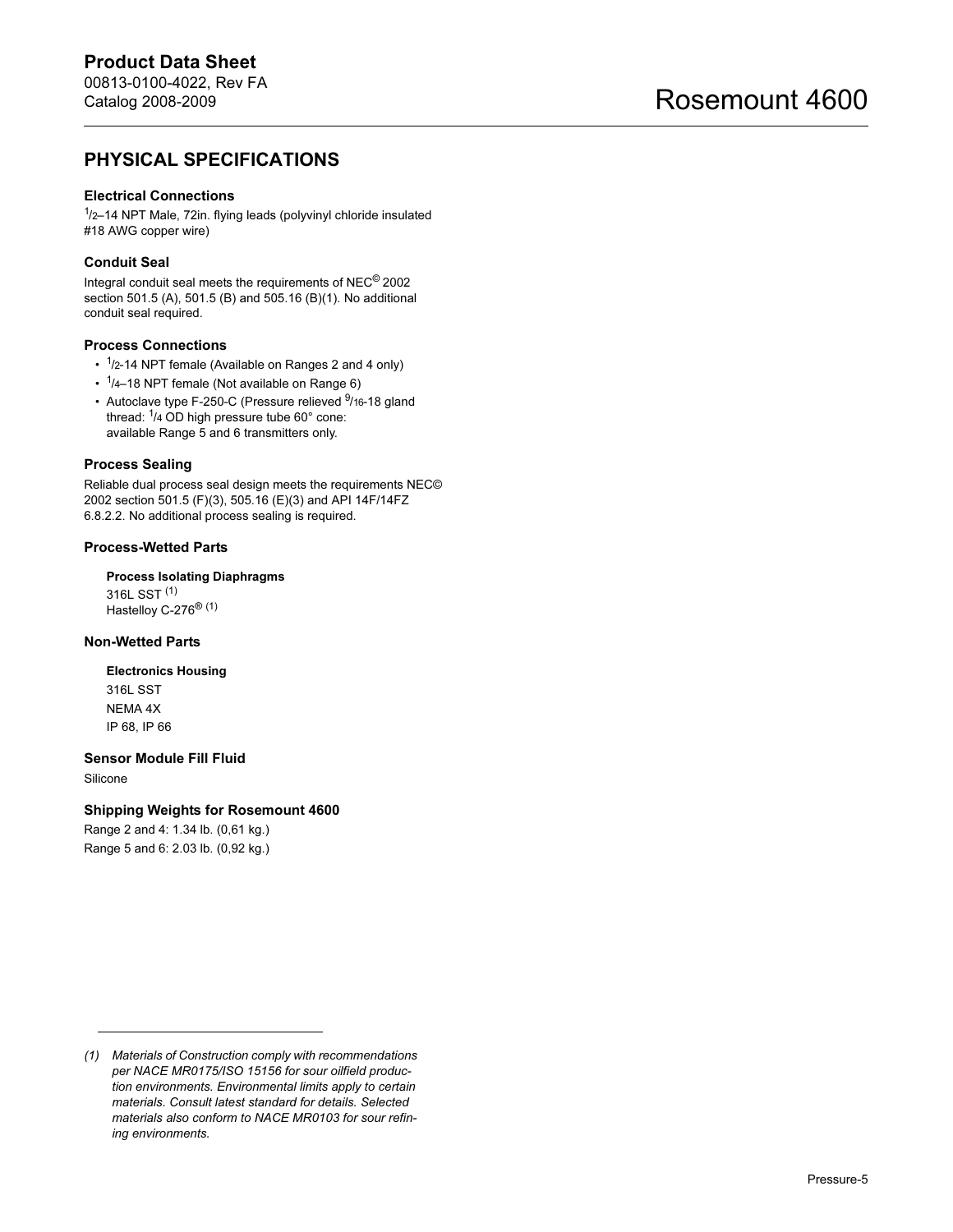# Product Certifications

# <span id="page-5-0"></span>Approved Manufacturing Locations

Rosemount Inc. — Chanhassen, Minnesota, USA

# Ordinary Locations Certifications

As standard, the transmitter has been examined and tested to determine that the design meets basic electrical, mechanical, and fire protection requirements by FM, a nationally recognized testing laboratory (NRTL) as accredited by the Federal Occupational Safety and Health Administration (OSHA).

# European Directive Information

The EC declaration of conformity for all applicable European directives for this product can be found on the Rosemount website at www.rosemount.com. A hard copy may be obtained by contacting our local sales office.

# ATEX Directive (94/9/EC)

Emerson Process Management complies with the ATEX Directive.

## European Pressure Equipment Directive (PED) (97/23/EC)

Model 4600 Pressure Transmitters-Sound Engineering Practice

# Electro Magnetic Compatibility (EMC) (89/336/EEC)

All Models: EN 50081-1: 1992; EN 50082-2:1995; EN 61326-1:1997 + A1, A2, and A3 – Industrial

# Process Sealing Certification

## FM Approved Dual Process Seal

Certified to the requirements of ANSI / ISA 12.27.01 No additional sealing required.

# <span id="page-5-1"></span>Hazardous Locations Certifications

# North American Certifications

## Factory Mutual (FM) Approvals

E5 Explosion-Proof for Class I, Division 1, Groups B, C, and D; dust-ignition proof for Class II and Class III, Division 1, Groups E, F, and G hazardous locations; Temperature Code T5  $(T<sub>amb</sub> = -40°C$  to 85°C); Explosion-Proof for Class 1, Zone 1 AEx d IIC T5 ( $T_{amb}$  = -40°C to 85°C); Enclosure Type 4X Conduit seal not required

I5 Intrinsically Safe for use in Class I, Division 1, Groups A, B, C, and D; Temperature Code T4 ( $T_{amb}$  = -50°C to 70°C); Intrinsically Safe for use in Class I, Zone 0 AEx ia IIC T4 (T<sub>amb</sub> = -50°C to 70°C); Non-incendive for Class I, Division 2, Groups A, B, C, and D; When connected in accordance with Rosemount drawing 04620-5007; Enclosure Type 4X For entity parameters see control drawing 04620-5007

# Canadian Standards Association (CSA) Approvals

- E6 Explosion-Proof for Class I, Division 1, Groups B, C, and D; dust-ignition proof for Class II and Class III, Division 1, Groups E, F, and G hazardous locations; Temperature Code T5 ( $T_{amb}$  = -50°C to 40°C); Explosion-Proof for Class 1, Zone 1 Ex d IIC T5 (T<sub>amb</sub> = -20°C to 40°C); Suitable for Class I, Division 2, Groups A, B, C, and D, when installed per Rosemount drawing 04620-5005; Enclosure Type 4X Conduit seal not required
- I6 Intrinsically Safe for use in Class I, Division 1, Groups A, B, C, and D; Temperature Code T3C ( $T_{amb}$  = -50°C to 70°C); Intrinsically Safe for use in Class I, Zone 0 Ex ia IIC T4 ( $T_{amb}$  = -50°C to 70°C); When connected in accordance with Rosemount drawing 04620-5005; Enclosure Type 4X For entity parameters see control drawing 04620-5005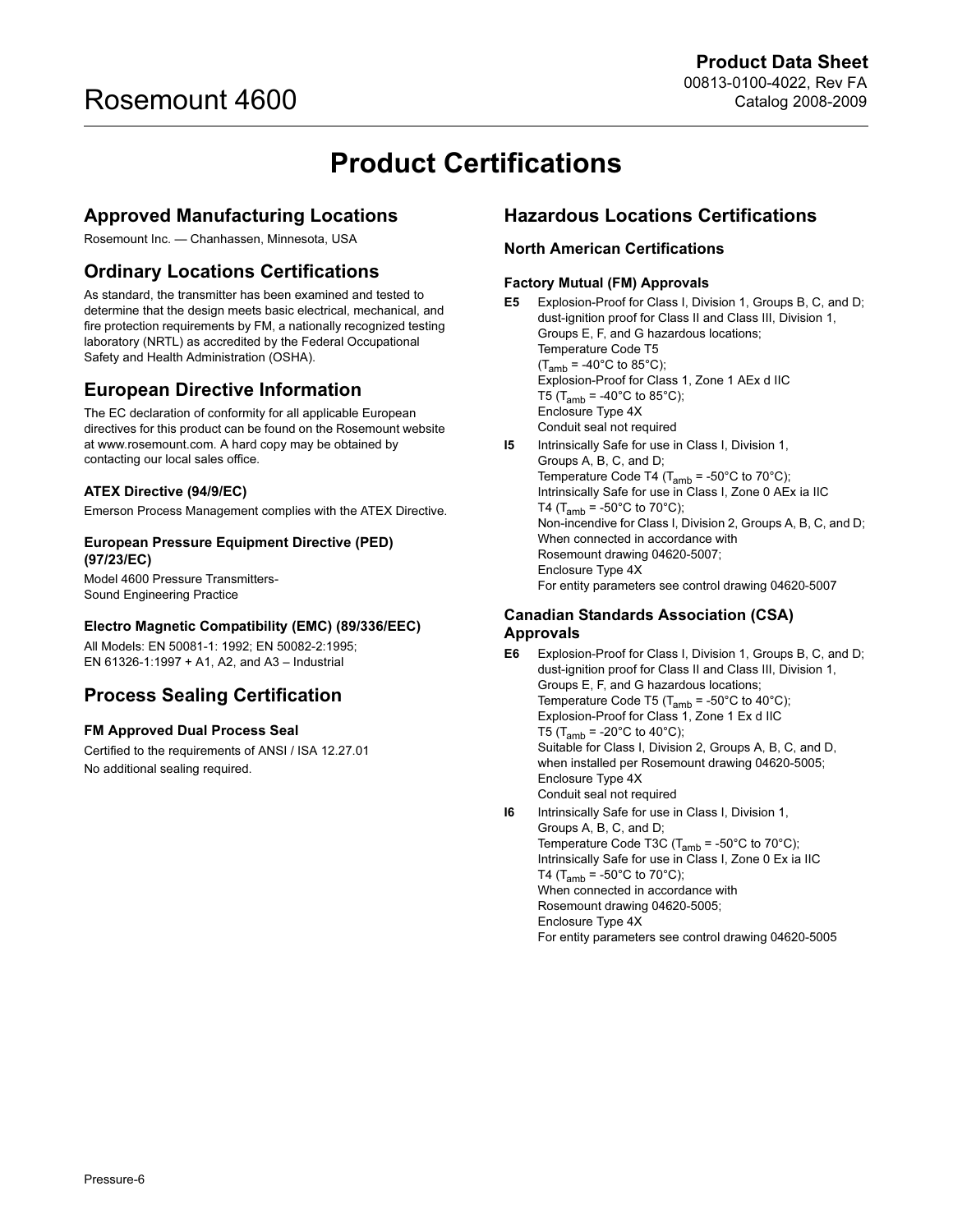# Product Data Sheet

00813-0100-4022, Rev FA Catalog 2008-2009

# Rosemount 4600

# European Certifications

- **ATEX Intrinsic Safety** Certificate No. Baseefa03ATEX0114X ATEX Marking:  $\langle\overline{\mathbb{Q}}\rangle$  II 1 G EEx ia IIC T4 (-40  $\leq$  Ta  $\leq$  70°C) C€ 1180 Input Parameters:  $U_i = 30V$ l<sub>i</sub> = 200mA
	- P<sub>i</sub> = 1.0W  $\mathrm{C_{i} = 35}$ n $\mathrm{F}$
	- L<sub>i</sub> = 390µH

## SPECIAL CONDITIONS FOR SAFE USE (X):

The Apparatus with the Transient Protection (T1) option is not capable of withstanding the 500V insulation test required by Clause 6.4.12 of EN50020 2002. This must be taken into account when installing the apparatus.

E1 ATEX Flame-Proof Certificate No. KEMA02ATEX2231X ATEX Marking:  $\textcircled{\tiny{\textcirc}}$  II 1/2 G EEx d IIC T6 (-40  $\le$  Ta  $\le$  80°C) C€ 1180

## SPECIAL CONDITIONS FOR SAFE USE (X):

This device contains a thin wall diaphragm. Installation, maintenance, and use shall take into account the environmental conditions to which the diaphragm will be subjected. The manufacturer's instructions for installation and maintenance shall be followed in detail to assure safety during its expected lifetime.

The Model 4600 Pressure transmitter is provided with a permanently connected unterminated cable. The free end of the cable shall be connected using a suitable junction box, e.g. in type of explosion protection flameproof enclosure "d" or increased safety "e".

### N1 ATEX Type n Certificate No. Baseefa03ATEX0115X ATEX Marking:  $\textcircled{\tiny{\textcirc}}$  II 3 G

EEx nA II T5 (-40  $\le$  Ta  $\le$  70°C) U<sub>i</sub> = 42.4V MAXIMUM

## SPECIAL CONDITIONS FOR SAFE USE (X):

The Apparatus with the Transient Protection (T1) option is not capable of withstanding the 500V insulation test required by Clause 9.1 of EN50021 1999. This must be taken into account when installing the apparatus.

ND ATEX Dust Ignition-Proof Certificate No. KEMA02ATEX2231X ATEX Marking:  $\textcircled{\tiny{\textcirc}}$  II 1 D Dust Rating: T85°C (-40  $\leq$  Ta  $\leq$  80°C)

IP66, IP68 C€ 1180  $V = 42.4$  Volts MAX  $A = 24mA$ 

## SPECIAL CONDITIONS FOR SAFE USE (X):

This device contains a thin wall diaphragm. Installation, maintenance, and use shall take into account the environmental conditions to which the diaphragm will be subjected. The manufacturer's instructions for installation and maintenance shall be followed in detail to assure safety during its expected lifetime.

The Model 4600 Pressure transmitter is provided with a permanently connected unterminated cable. The free end of the cable shall be connected using a suitable junction box, e.g. in type of explosion protection flameproof enclosure "d" or increased safety "e".

## Combinations of Certifications

A certification tag is provided when optional approval is specified. Once a device labeled with multiple approval types is installed, it should not be reinstalled using any other approval types. Permanently mark the approval label to distinguish it from unused approval types.

- K1 Combination of E1, I1, and N1
- K5 Combination of E5 and I5
- K6 Combination of E6 and I6
- KA Combination of E1, I1, E6, and I6
- KB Combination of E5, I5, I6 and E6
- KC Combination of E5, E1, I5 and I1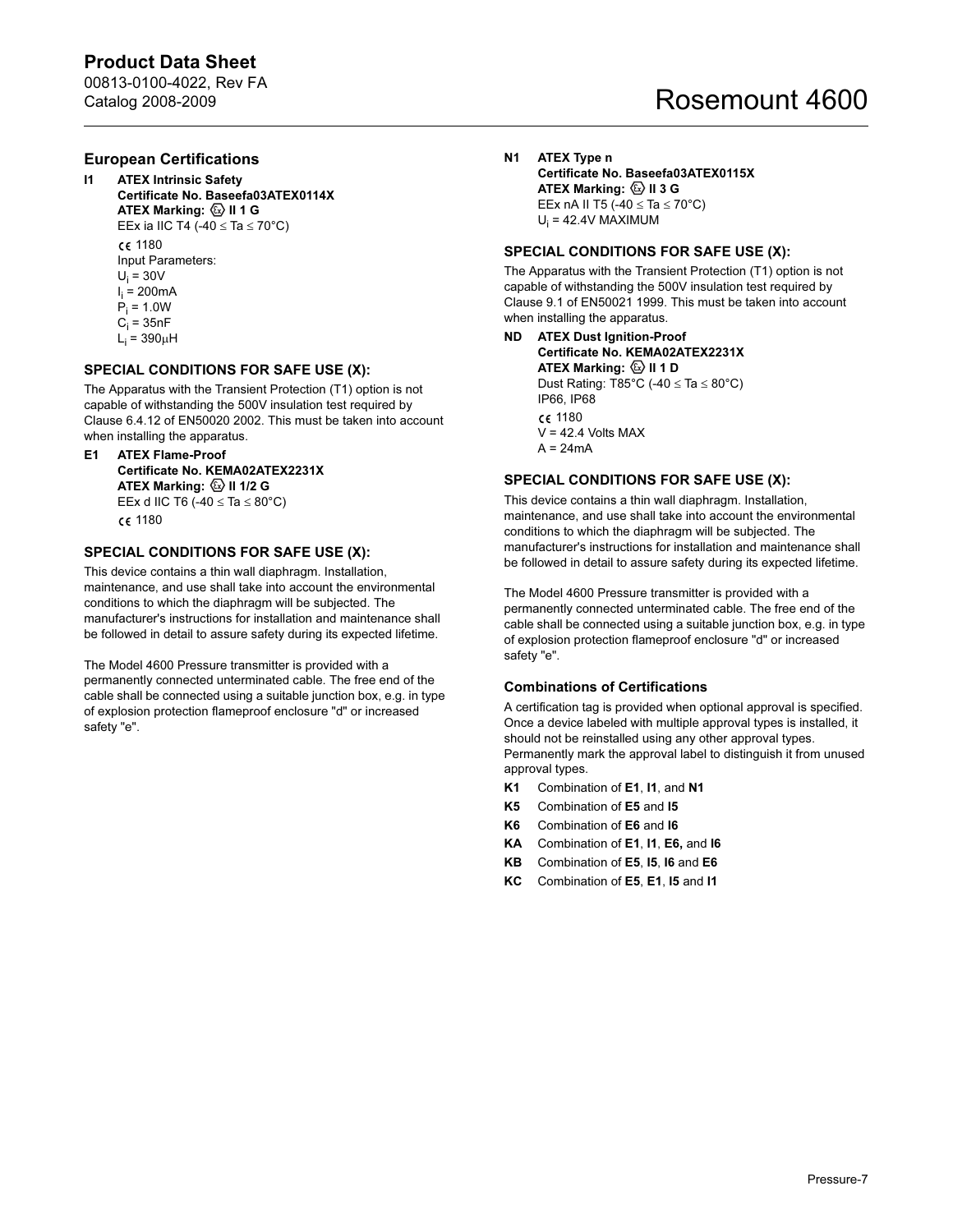# Dimensional Drawings

<span id="page-7-0"></span>

FIGURE 1. Dimensional Drawings for the Rosemount 4600 Oil & Gas Panel Pressure Transmitter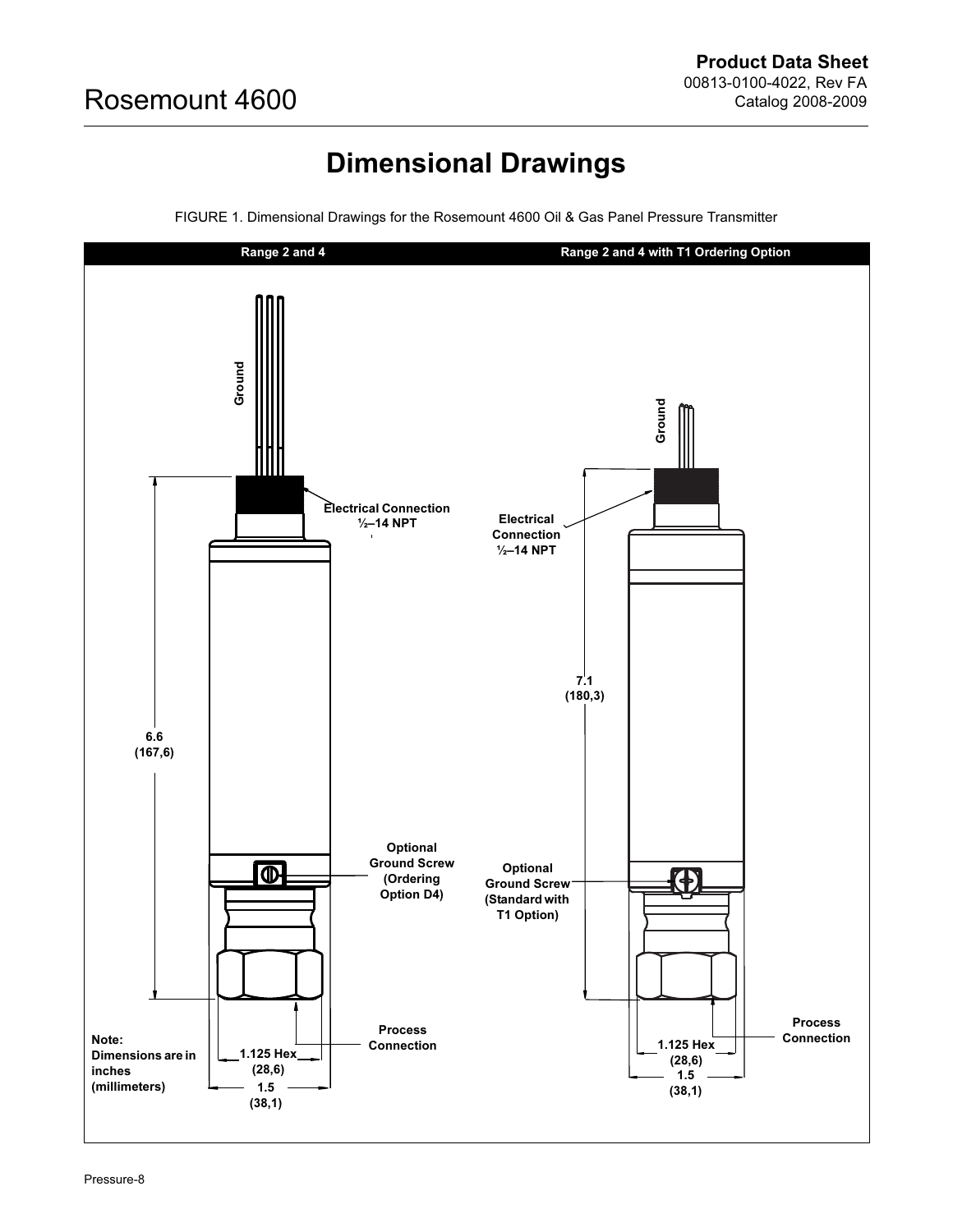

FIGURE 2. Dimensional Drawings for the Rosemount 4600 Oil & Gas Panel Pressure Transmitter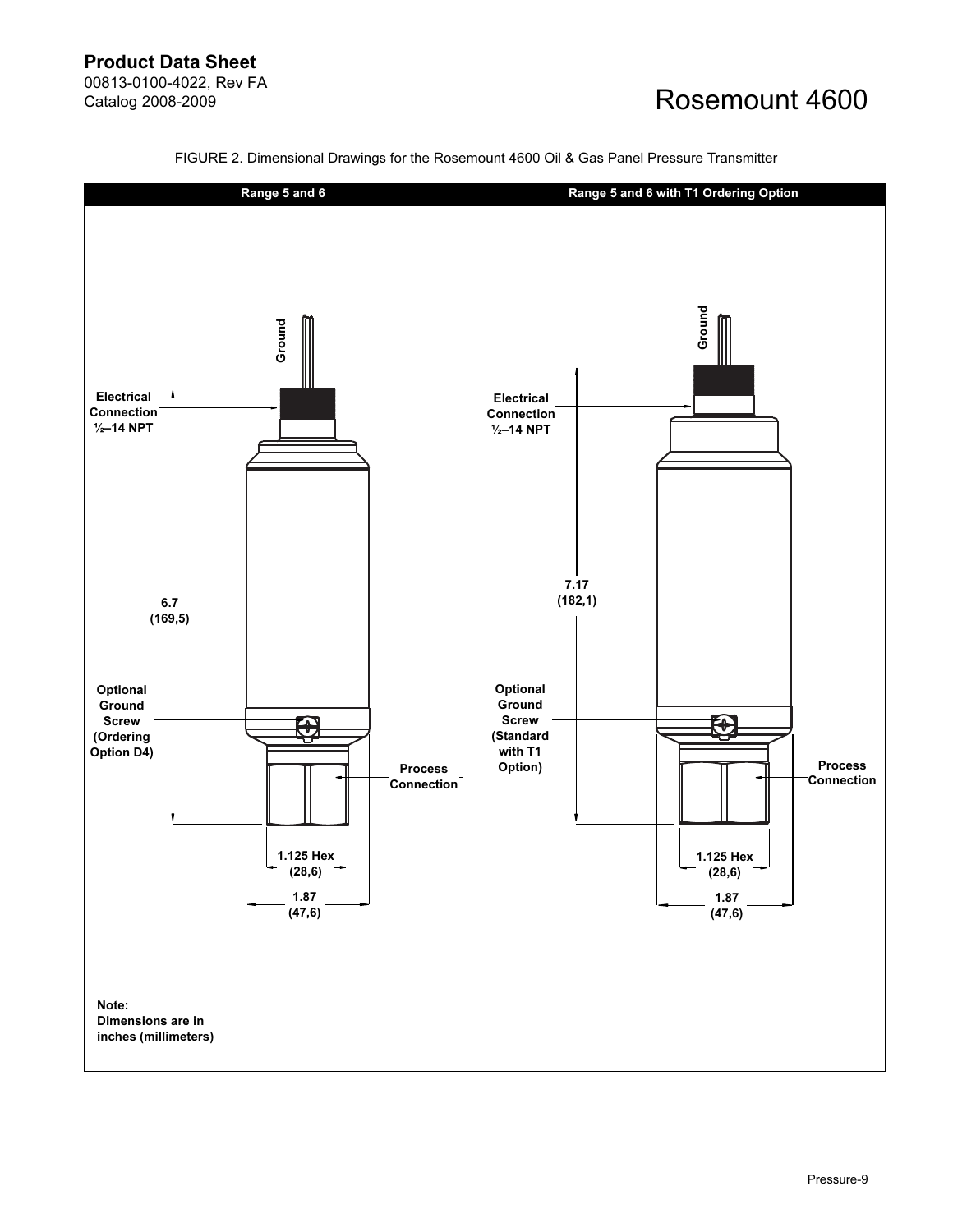# Ordering Information

<span id="page-9-0"></span>

| <b>Model</b>                   | <b>Transmitter Type</b>                                                                                   |  |  |  |  |  |  |
|--------------------------------|-----------------------------------------------------------------------------------------------------------|--|--|--|--|--|--|
| 4600                           | Oil and Gas Panel Pressure Transmitter                                                                    |  |  |  |  |  |  |
| Code                           | <b>Measurement Type</b>                                                                                   |  |  |  |  |  |  |
| G                              | Sealed Gauge                                                                                              |  |  |  |  |  |  |
| Α                              | Absolute                                                                                                  |  |  |  |  |  |  |
| Code                           | <b>Pressure Range</b>                                                                                     |  |  |  |  |  |  |
| 2                              | 0-20 to 0-150 psi                                                                                         |  |  |  |  |  |  |
| 4                              | 0-125 to 0-5000 psi                                                                                       |  |  |  |  |  |  |
| 5                              | 0-330 to 0-10,000 psi                                                                                     |  |  |  |  |  |  |
| 6                              | 0-660 to 0-20,000 psi (available only with H11)                                                           |  |  |  |  |  |  |
| Code                           | <b>Isolating Diaphragm/ Process Connection Materials</b>                                                  |  |  |  |  |  |  |
| $\overline{2}$                 | 316L SST <sup>(1)</sup>                                                                                   |  |  |  |  |  |  |
| 3                              | Hastelloy C-276 <sup>(1)</sup>                                                                            |  |  |  |  |  |  |
| Code                           | <b>Process Connection Style</b>                                                                           |  |  |  |  |  |  |
| E09                            | $1/4$ -18 NPT Female (not available with Pressure Range 6)                                                |  |  |  |  |  |  |
| E11                            | $1/2$ -14 NPT Female (not available with Pressure Range 5 or 6)                                           |  |  |  |  |  |  |
| H <sub>11</sub>                | Coned and Threaded, compatible with autoclave type F-250-C (available on Pressure Ranges 5 and 6 only)    |  |  |  |  |  |  |
| Code                           | <b>Output</b>                                                                                             |  |  |  |  |  |  |
| Α                              | 4-20 mA with Digital Signal Based on HART protocol                                                        |  |  |  |  |  |  |
| Code                           | <b>Electrical Connection</b>                                                                              |  |  |  |  |  |  |
| 5A                             | $1/2$ -14 NPT Male with 72 in. Flying Lead                                                                |  |  |  |  |  |  |
| Code                           | <b>Options</b>                                                                                            |  |  |  |  |  |  |
| <b>Software Configuration</b>  |                                                                                                           |  |  |  |  |  |  |
| C <sub>1</sub>                 | Custom Software Configuration (CDS required with order)                                                   |  |  |  |  |  |  |
| <b>Alarm Limits</b>            |                                                                                                           |  |  |  |  |  |  |
| C <sub>6</sub>                 | Custom Alarm and Saturation Signal Levels, High Alarm                                                     |  |  |  |  |  |  |
| C7                             | Custom Alarm and Saturation Signal Levels, Low Alarm                                                      |  |  |  |  |  |  |
| <b>Hardware Adjustments</b>    |                                                                                                           |  |  |  |  |  |  |
| D1                             | Zero and Span Adjustments                                                                                 |  |  |  |  |  |  |
|                                | <b>External Ground Screw Assembly</b>                                                                     |  |  |  |  |  |  |
| D <sub>4</sub>                 | <b>External Ground Screw Assembly</b>                                                                     |  |  |  |  |  |  |
| <b>Product Certifications</b>  |                                                                                                           |  |  |  |  |  |  |
| E <sub>1</sub>                 | <b>ATEX Flameproof</b>                                                                                    |  |  |  |  |  |  |
| $\mathsf{I}$<br>K <sub>1</sub> | <b>ATEX Intrinsic Safety</b><br>ATEX Flameproof, Intrinsic Safety, Type n (combination of E1, 11, and N1) |  |  |  |  |  |  |
| N <sub>1</sub>                 | ATEX Type n                                                                                               |  |  |  |  |  |  |
| ND                             | <b>ATEX Dust Ignition-Proof</b>                                                                           |  |  |  |  |  |  |
| E <sub>5</sub>                 | FM Approval Explosionproof                                                                                |  |  |  |  |  |  |
| 15                             | FM Approval Intrinsic Safety, Non-incendive                                                               |  |  |  |  |  |  |
| K <sub>5</sub>                 | FM Approval Explosionproof, Intrinsic Safety, Non-incendive (combination of E5 and I5)                    |  |  |  |  |  |  |
| E <sub>6</sub>                 | CSA Explosionproof, Division 2                                                                            |  |  |  |  |  |  |
| 16                             | <b>CSA Intrinsic Safety</b>                                                                               |  |  |  |  |  |  |
| K <sub>6</sub>                 | CSA Explosionproof, Intrinsic Safety, Division 2 (combination of E6 and I6)                               |  |  |  |  |  |  |
| KA                             | ATEX/ CSA Flameproof and Intrinsic Safety (combination of E1, I1, E6, and I6)                             |  |  |  |  |  |  |
| KB                             | FM Approval and CSA Explosionproof and Intrinsic Safety (combination of E5, E6, I5, and I6)               |  |  |  |  |  |  |
| KC                             | FM Approval and ATEX Explosionproof and Intrinsic Safety (combination of E5, E1, 15, and I1)              |  |  |  |  |  |  |
|                                |                                                                                                           |  |  |  |  |  |  |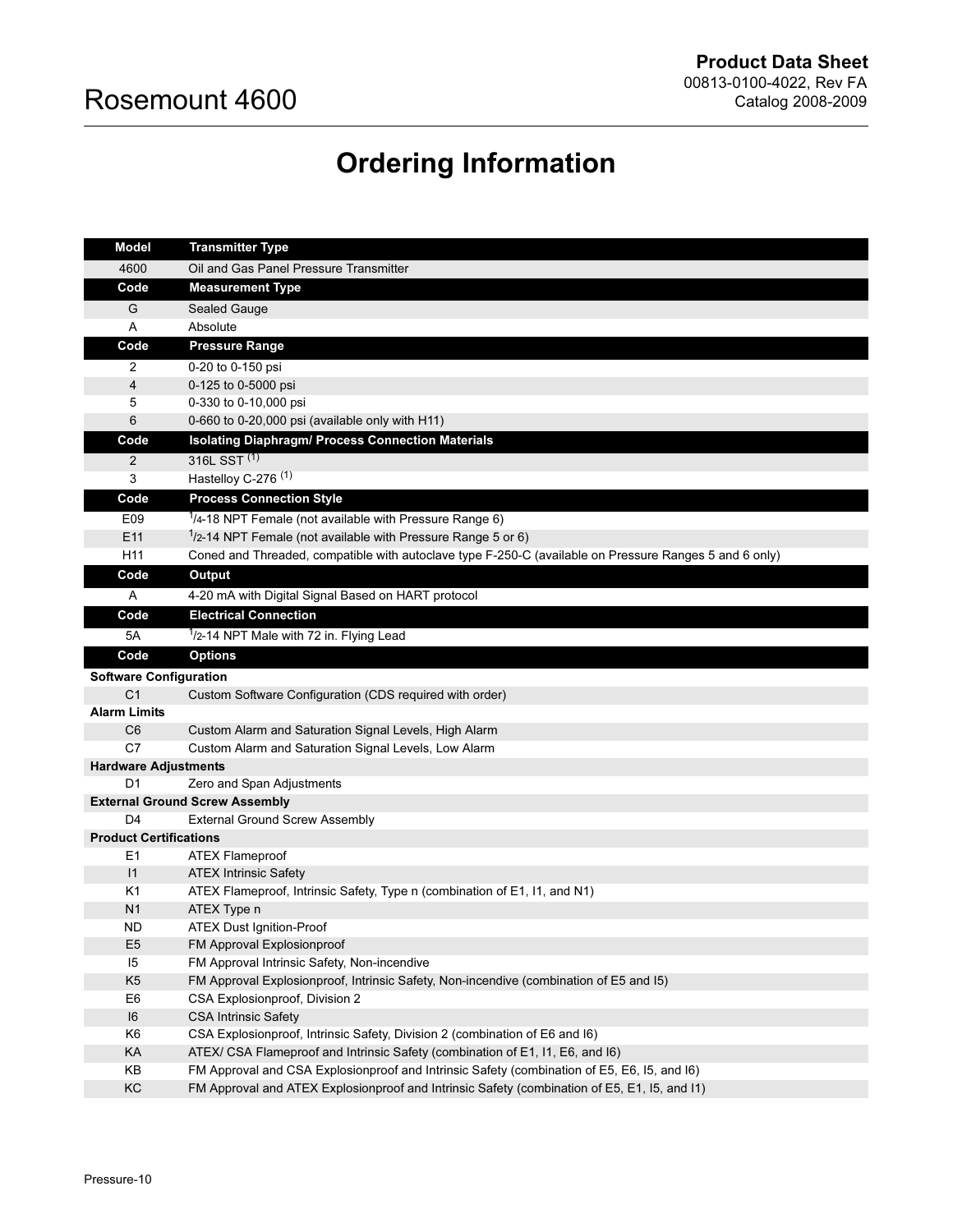#### Options (Continued)

#### Special Certifications

- Q4 Calibration data certificate consistent with ISO 10474 2.1 or EN 10204 2.1
- Q8 Material traceability certification per EN 10204 3.1.B

#### Transient Protection

T1 Transient protection

## Typical Model Number: 4600 G 4 2 E11 A 5A D1 E5

<span id="page-10-0"></span>(1) Materials of Construction comply with recommendations per NACE MR0175/ISO 15156 for sour oilfield production environments. Environmental limits apply to certain materials. Consult latest standard for details. Selected materials also conform to NACE MR0103 for sour refining environments.